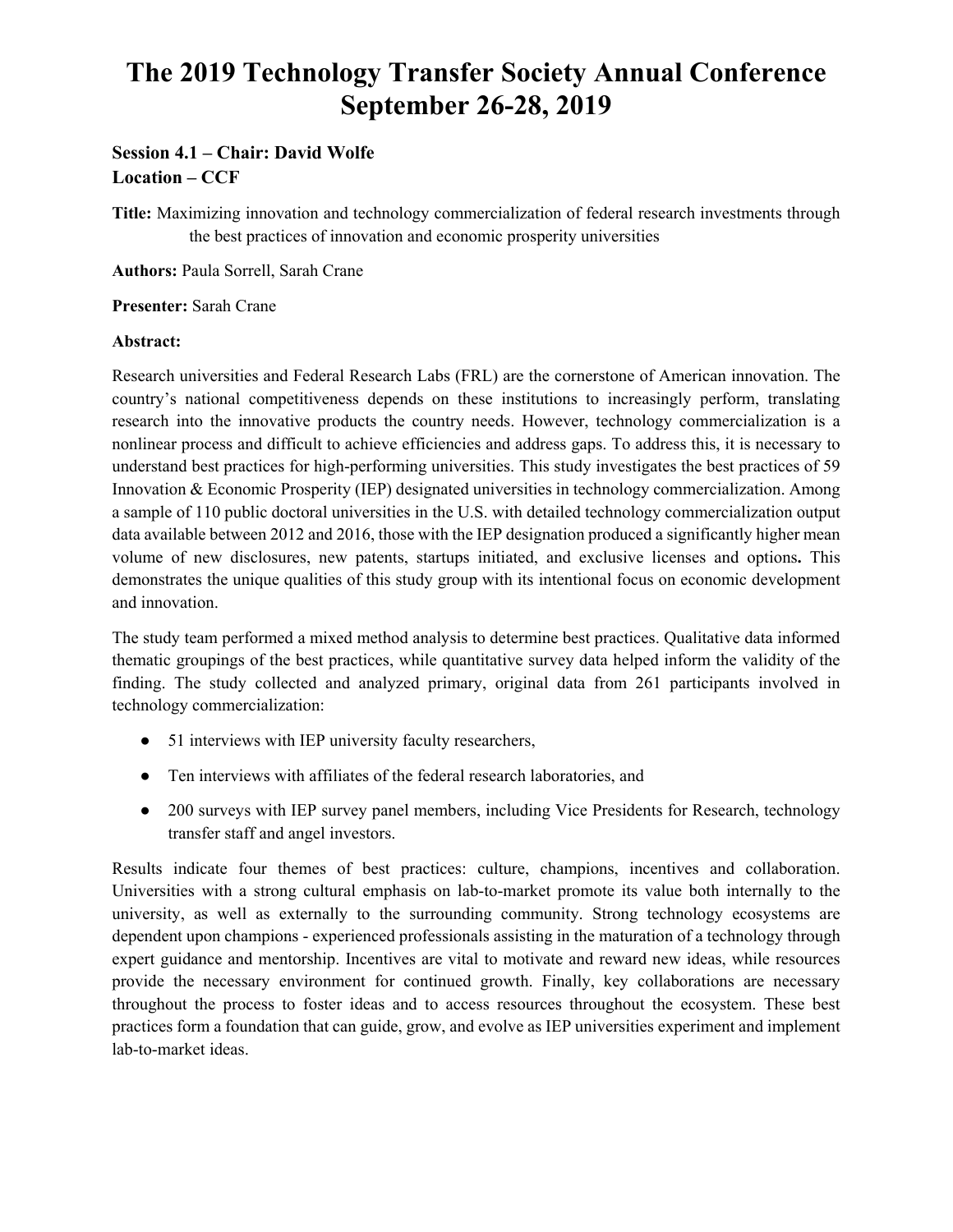**Title:** Project based determinants of academic entrepreneurship as result of proof-of-concept programs

**Authors:** Daniele Battaglia, Emilio Paolucci, Elisa Ughetto

#### **Presenter:** Daniele Battaglia

### **Abstract:**

In this research, we study the effect that the interplay between internal characteristics of Research-Based Innovations (RBIs) and PoCs program have on the different forms of commercialization of research (e.g. licencing, spin offs).

One of the most relevant issues for university managers and policy makers is represented by the commercialization of RBIs developed by the academic faculty. In fact, according to Swamidass (2013), up to 75% of RBIs developed within universities are never licenced and commercialized. Several obstacles and inefficiencies have been identified by previous literature limiting the successful commercialization of RBIs. Among them, the most relevant are related with the lack of available resources to support Technology Transfer (TT; Munari *et al.*, 2016), information asymmetries (Siegel, Veugelers, and Wright, 2007), lack of management skills (Franklin, Wright, and Lockett, 2001) or communication. At the same time research and practitioners have been starting to seek for instruments alleviating commercialization problems. As the funding gap is perceived by public institutions as the most relevant problem (Rasmussen and Rice, 2012), principal instruments identified have been proof-of-concept programs (PoCs) and university seeds funds (Munari *et al.*, 2016). In this research, our focus is on PoCs. PoCs have been demonstrated by previous literature as a favourable instrument for TT since they enable the development of new university spinoffs (Hayter and Link, 2015) and help researchers to assess the commercial potential, to demonstrate the feasibility and value and to facilitate the definition of the strategic plan related with the technology (Kochenkova, Grimaldi, and Munari, 2016). At the same time past research noticed the high heterogeneity in the structure of PoCs offered among different universities in different countries, identifying critical design factors for their implementation (Munari, Sobrero, and Toschi, 2017).

Despite these advancements, literature has not deepened the specific relationship existing between the internal characteristics of RBIs, the PoCs and the commercialization. Internal characteristics (the characteristics of the team working on the RBI, as well its technological content and its development phase) are crucial factors for technology commercialization since they can limit or magnify the impact of PoC programs in relation with commercialization.

We study this issue on a sample of 31 projects developed at Politecnico di Torino and funded under the same PoC scheme between 2016 and 2017. To analyse the data, we employ a Qualitative Comparative Analysis (Ragin and Rihoux, 2009) and we investigate six attributes which are theoretically relevant for commercialization: the number, the age and the diversity of background of team members working in the same research group; the kind of technology and the degree of maturity underlying the RBI; the *ex-ante* intention of the team to set up a spin off.

The results stemming from the analyses highlight that for successful commercialization (e.g. the creation of a spin off) three requisites are strictly necessary: a high TRL, a previous intention of the team to set a spin off and an engineering-based RBI (instead of a science-based). If these conditions hold, spin offs may arise under four different configurations combining the age of the group, its dimension and the heterogeneity in their background.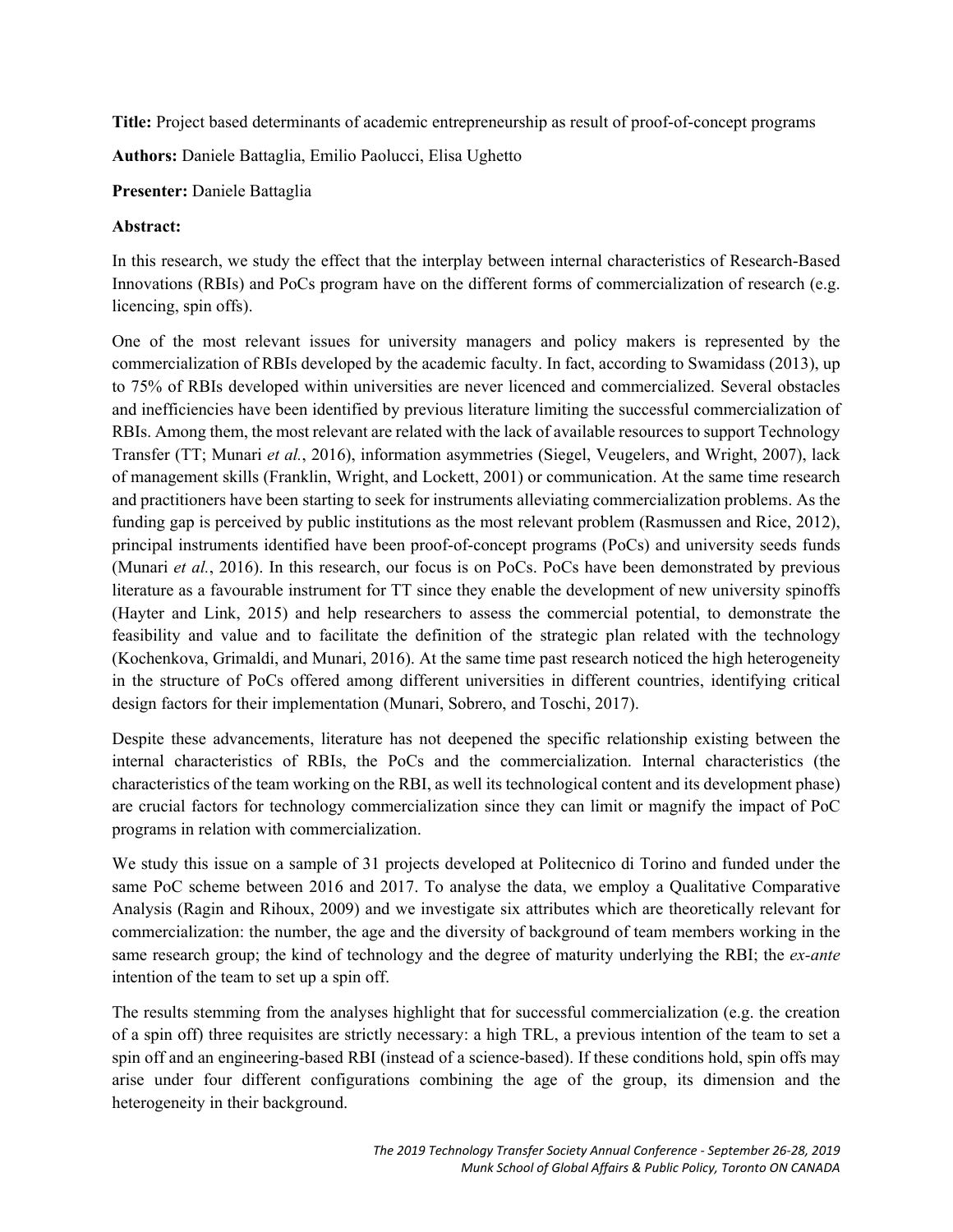These results provide indication to both practitioners and policy makers about the factors to be considered when policies for RBIs are designed. We also contribute to literature moving the attention from the external determinants of RBIs commercialization (as the design of funding instruments, like the PoC, Munari *et al*., 2017) to the internal determinants of projects, as the team and technological characteristics of RBIs.

**Title:** International academic mobility and entrepreneurial knowledge: The moderator-mediator role of interpersonal networks

**Authors:** Kevin De Moortel, Thomas Crispeels, Jinyu Xie, Qiaosong Jing

**Presenter:** Kevin De Moortel

#### **Abstract:**

Globalization and internationalization drastically change the higher education sector in the  $21<sup>st</sup>$  century (Knight, 2004; Audretsch, Lehmann, & Paleari, 2015). Academics increasingly move across international borders for educational, scientific, or commercial purposes (Rostan & Höhle, 2014; IOM, 2004). We refer to these movements as *international academic mobility*. At the same time, academics are increasingly challenged to engage in entrepreneurship next to their teaching and research duties (Davey, Rossano, & van der Sijde, 2016). Such engagement requires knowledge on how to start and operate a business including know-how on opportunity recognition or exploitation and on functional aspects of starting and running a business (Honig, 2004; Pretorius, Nieman & van Vuuren, 2005). We refer to this knowledge as *entrepreneurial knowledge*. Studies on how international academic mobility relates to academic entrepreneurship are scarce but add crucial insights to debates on career development, incentive systems, and university or government policies towards entrepreneurship (Wright, 2014). While scholars find support that international academic mobility stimulates academic entrepreneurship (e.g. Krabel, Siegel, & Slavtchev, 2012), we lack understanding on the relation between international academic mobility and the academics' receipt of entrepreneurial knowledge as a result of this mobility. We address this research gap and examine interpersonal networks as moderator and mediator of the relation between international academic mobility and the receipt of entrepreneurial knowledge. From a knowledge-based perspective, we theorize that an academic's international academic mobility and interpersonal networks allow to accumulate entrepreneurial knowledge. Interpersonal networks provide necessary knowledge to pursue certain career paths, like commercialization (Davidsson & Honig, 2003; Light & Gold, 2000; Shane & Cable, 2002) and international mobility serves as a way to augment the academic's interpersonal network which allows for the accumulation of additional multi-faceted knowledge that cannot be obtained otherwise (Edler, Fier, & Grimpe, 2011). As an empirical setting, China's current knowledge and innovation-driven economy increasingly relies on a high amount of international academic mobility, e.g. through CSC scholarships, the Graduate Students Joint Training program, and returnee professors, to drive academic entrepreneurship (Zhang et al., 2010). While Chinese academia is currently in a state of uncertainty towards embracing entrepreneurship, e.g. on incentives, university missions, and support systems, *guanxi*, i.e. interpersonal relationships, may form a safeguard in such uncertain environment (Fu, 2016; Liu, 2016; Xin & Pearce, 1996). A structural equation model for moderation and mediation is used to analyze the survey responses of a sample of Chinese academics.